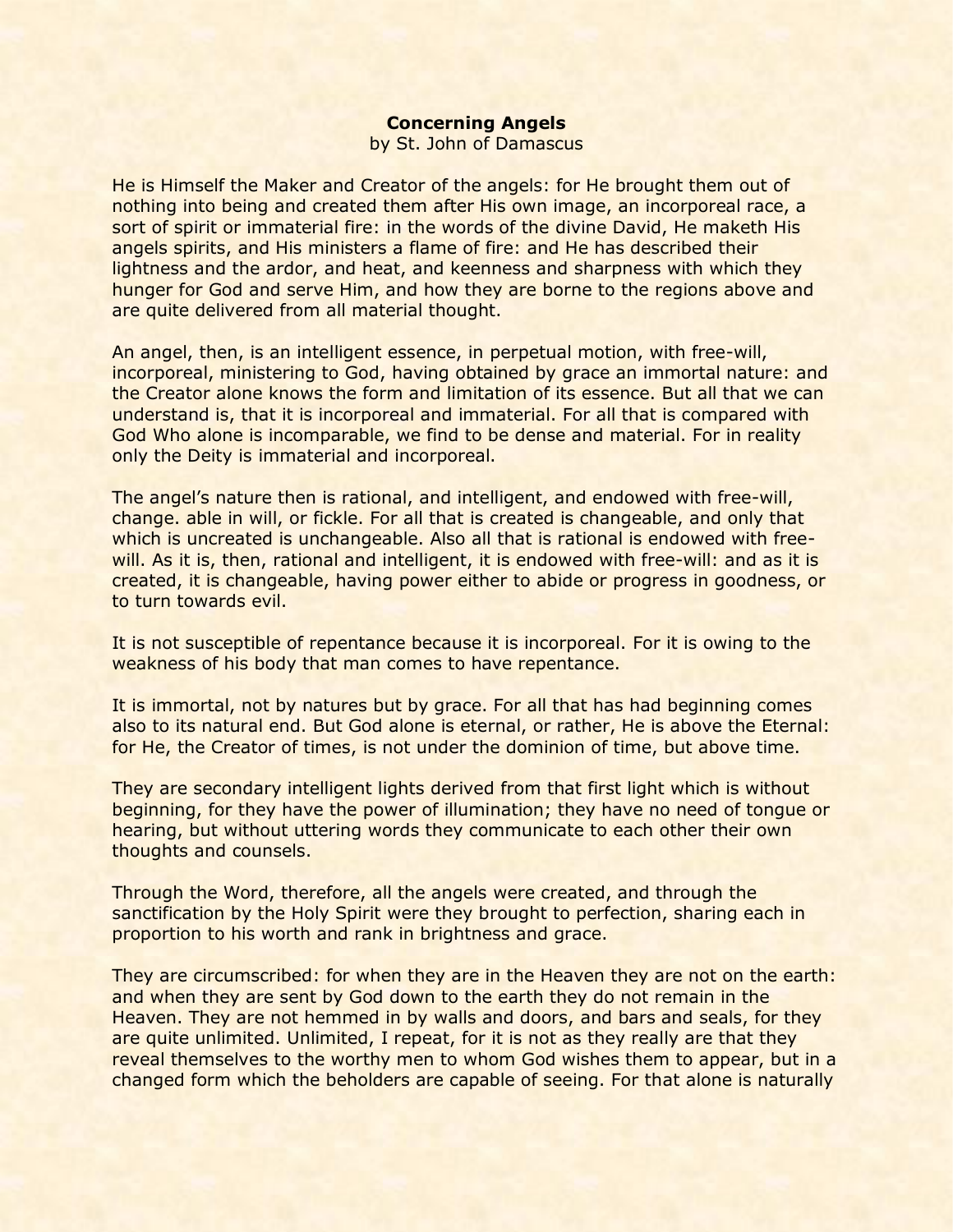and strictly unlimited which is uncreated. For every created tiring is limited by God Who created it.

Further, apart from their essence they receive the sanctification from the Spirit: through the divine grace they prophesy: they have no need of marriage for they are immortal.

Seeing that they are minds they are in mental places, and are not circumscribed after the fashion of a body. For they have not a bodily form by nature, nor are they tended in three dimensions. But to whatever post they may be assigned, there they are present after the manner of a mind and energize, and cannot be present and energize in various places at the same time.

Whether they are equals in essence or differ from one another we know not. God, their Creator, Who knoweth all things, alone knoweth. But they differ from each other in brightness and position, whether it is that their position is dependent on their brightness, or their brightness on their position: and they impart brightness to one another, because they excel one another in rank and nature. And clearly the higher share their brightness and knowledge with the lower.

They are mighty and prompt to fulfill the will of the Deity, and their nature is endowed with such celerity that wherever the Divine glance bids them there they are straightway found. They are the guardians of the divisions of the earth: they are set over nations and regions, allotted to them by their Creator: they govern all our affairs and bring us succor. And the reason surely is because they are set over us by the divine will and command and are ever in the vicinity of God.

With difficulty they are moved to evil, yet they are not absolutely immovable: but now they are altogether immovable, not by nature but by grace and by their nearness to the Only Good.

They behold God according to their capacity, and this is their food.

They are above us for they are incorporeal, and are free of all bodily passion, yet are not passionless: for the Deity alone is passionless.

They take different forms at the bidding of their Master, God, and thus reveal themselves to men and unveil the divine mysteries to them.

They have Heaven for their dwelling-place, and have one duty, to sing God's praise and carry out His divine will.

Moreover, as that most holy, and sacred, and gifted theologian, Dionysius the Areopagite, says, All theology, that is to say, the holy Scripture, has nine different names for the heavenly essences. These essences that divine master in sacred things divides into three groups, each containing three. And the first group, he says, consists of those who are in God's presence and are said to be directly and immediately one with Him, viz., the Seraphim with their six wings, the many-eyed